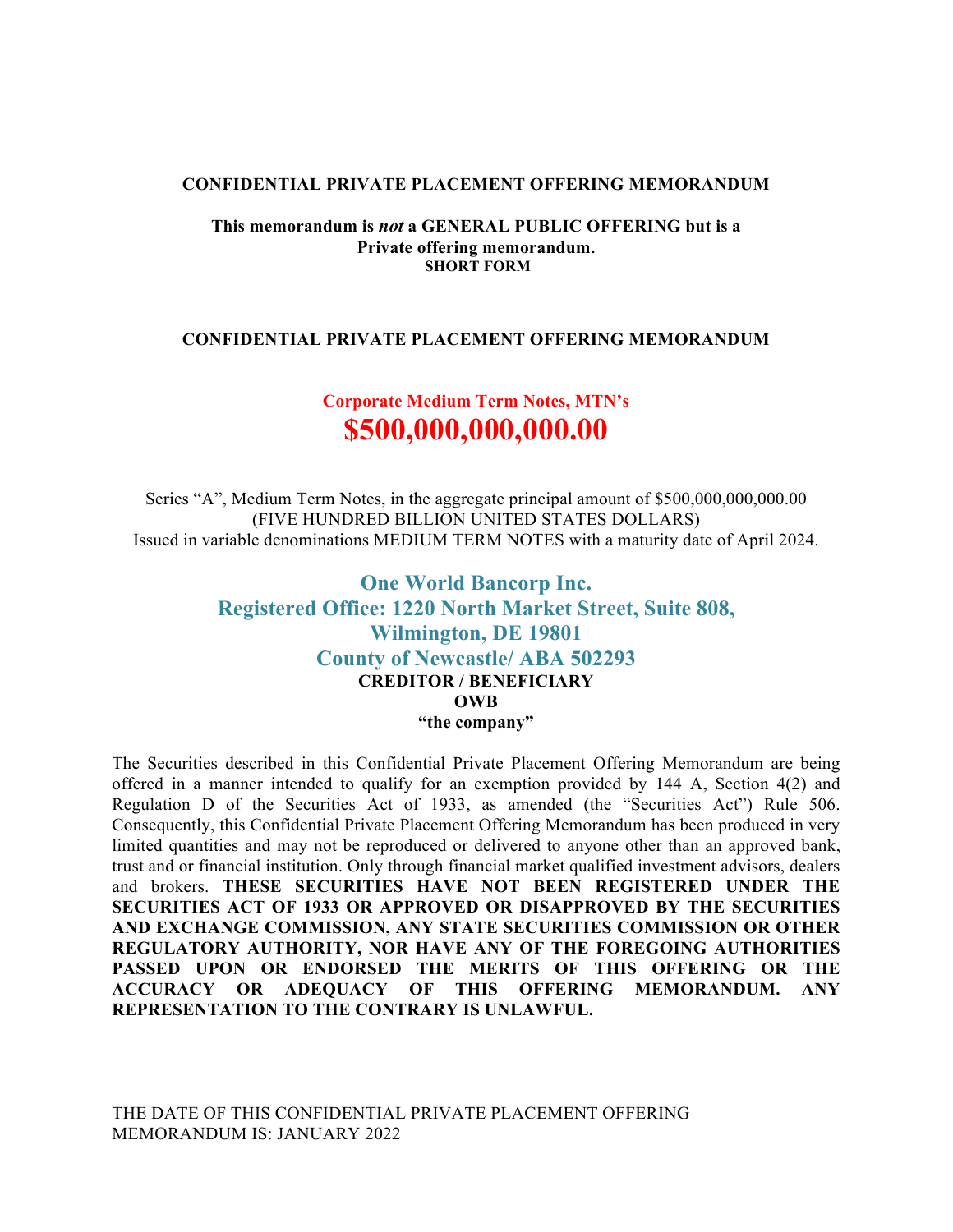## **This Offering Memorandum constitutes an offer only to financial institutions, broker dealers , domestic and international (s) or entity named above, and only if said financial institution meets the suitability standards set forth in this Offering Memorandum. IMPORTANT SECURITIES LAW NOTIFICATIONS**

The Securities contemplated herein are being issued as "Medium Term Notes / Secured Corporate Bonds" a part of the Asset Class / Corporate Debt Instruments / Cash Equivalents and are negotiable financial instruments to be used for the purposes of fixed income. These Medium Term Notes are being issued in reliance upon the SEC's144A / Regulation D, Rule 506, and the available state transactional exemptions compatible with Regulation D. These Securities have not and will not be registered under the "Securities Act", or any state Securities or 'Blue Sky" laws.

# **Rule 506**

A company that satisfies the following standards may qualify for an exemption under this rule:

- $\angle$   $\triangle$  Can raise an unlimited amount of capital;
- $\frac{4}{7}$   **Does not use general solicitation or advertising to market the securities;**
- ¥ ♣ Sale of securities can be to an unlimited number of accredited investors and up to 35 other purchasers. Unlike Rule 505, all non-accredited investors, either alone or with a purchaser representative, must be sophisticated - that is, they must have sufficient knowledge and experience in financial and business matters to make them capable of evaluating the merits and risks of the prospective investment;
- $\clubsuit$  Seller must be available to answer questions by prospective purchasers;
- ¥ ♣ Financial statement requirements as for Rule 505; and
- ¥ ♣ Purchasers receive restricted securities, which may not be freely traded in the secondary market after the offering.

These securities have not been recommended by, approved by, or registered with, the Securities and Exchange Commission ("SEC"), any state securities commission, or any other regulatory authority. No regulators have passed on, or endorsed the merits of, this offering or the accuracy or completeness of this Offering Memorandum. Any representation to the contrary is a criminal offense.

These Securities are offered and placed in reliance on exemptions from the registration requirements of the "Act" and, generally, of the state securities laws. Therefore, the securities may not be transferred or resold unless they are later registered under the Act and state securities laws, or are exempt from registration. There is no public or other market for the securities, nor is it likely that any such market will develop. Therefore, expect to retain your ownership of the securities and bear the financial risks of these for an indefinite period.

These Securities will be sold and or issued on a private placement / private banking agreement only to contain representations, warranties, terms and conditions. OWB has the discretion to accept or reject any placement in whole or in part in its sole discretion for any reason. Investment in these securities is not intended or implied. These securities are intended for private placement to banks and financial institution and corporate clients as MTN's only and can only be acquired by these qualified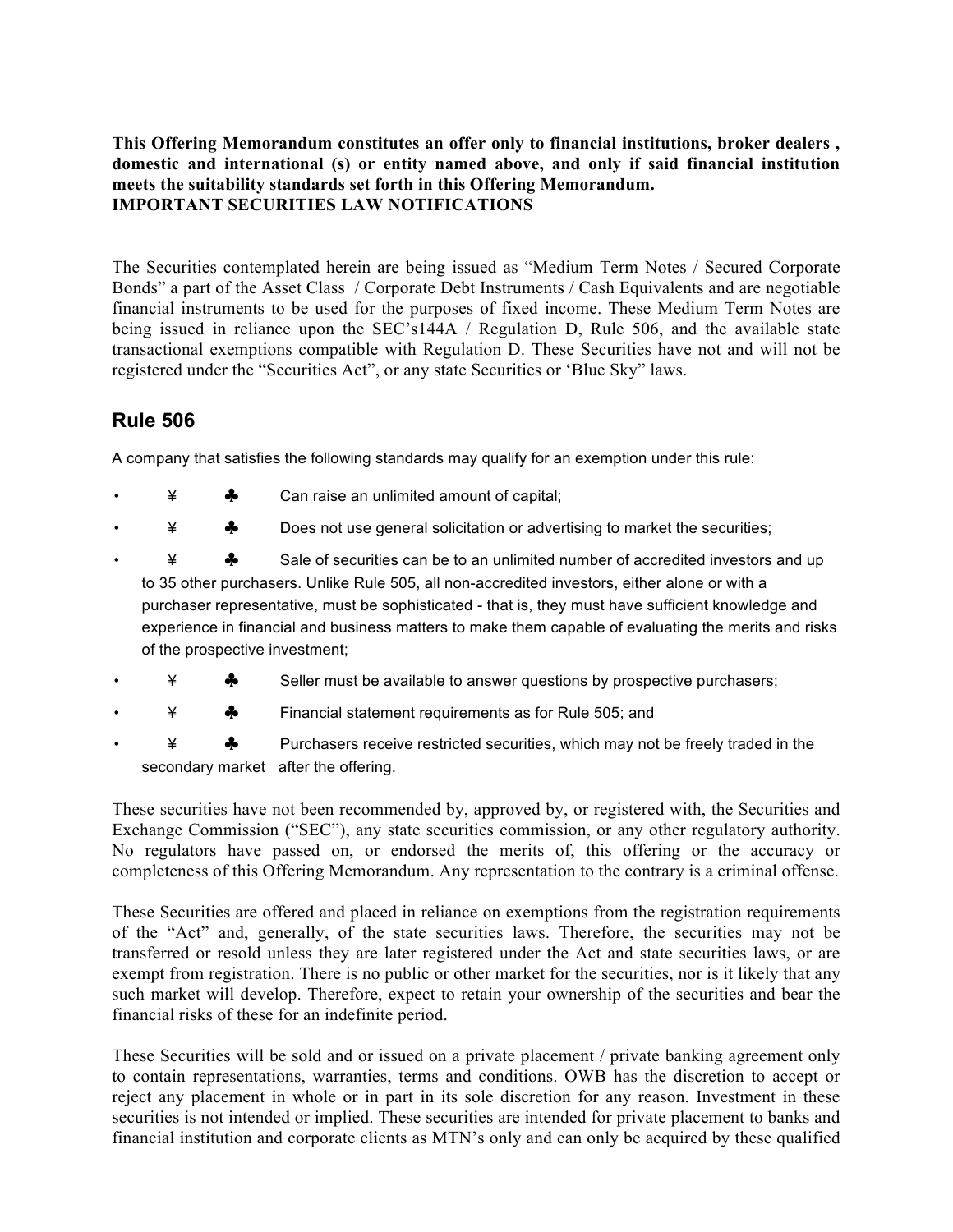sophisticated Institutional clients.

No one has been authorized to make any representations about OWB, or the securities, other than those representations made in this Offering Memorandum.

You should assume the information contained herein is accurate only as of the date on the front cover of the Offering Memorandum. Business, financial condition, operations and prospects may have changed from that date. This Offering Memorandum is based on information provided by us and other sources that we believe are reliable. However, we cannot assure you that the information provided by other sources is accurate or complete.

This Offering Memorandum is not legal, business, tax or financial advice. Please consult your own professional advisors as to the legal, business, tax and financial implications of this investment and as to your suitability for this investment.

We do not make any representation regarding the legality of an investment in these securities by you under applicable laws. You must comply with all applicable laws and regulations in force in any jurisdiction in which you acquire these Securities and must obtain any consent, approval or permission required for acquiring these Securities under the laws and regulations in force in any jurisdiction to which you are subject or in which you make such purchases, offers or sales, and we do not have any responsibility for your failure to comply with any regulation or law.

This Confidential Offering Memorandum is an offer only to the institution and or entity named on the cover page, and only if delivery of this Offering Memorandum was made by, or authorized by, OWB. By accepting this Offering Memorandum, you agree not to duplicate it, or to give a copy of it to any person other than your advisors. If you decide not to purchase the securities, you agree to promptly return this Offering Memorandum, and any copies made, to the Company.

This Offering Memorandum does not constitute an offer to sell, a solicitation, or an offer to buy in any state or to any person in which or to whom such an offer, solicitation, or offer to buy would not be permitted by law.

Medium Term Notes available in the following Denominations.

50,000,000 USD 100,000,000 USD

250,000,000 USD

500,000,000 USD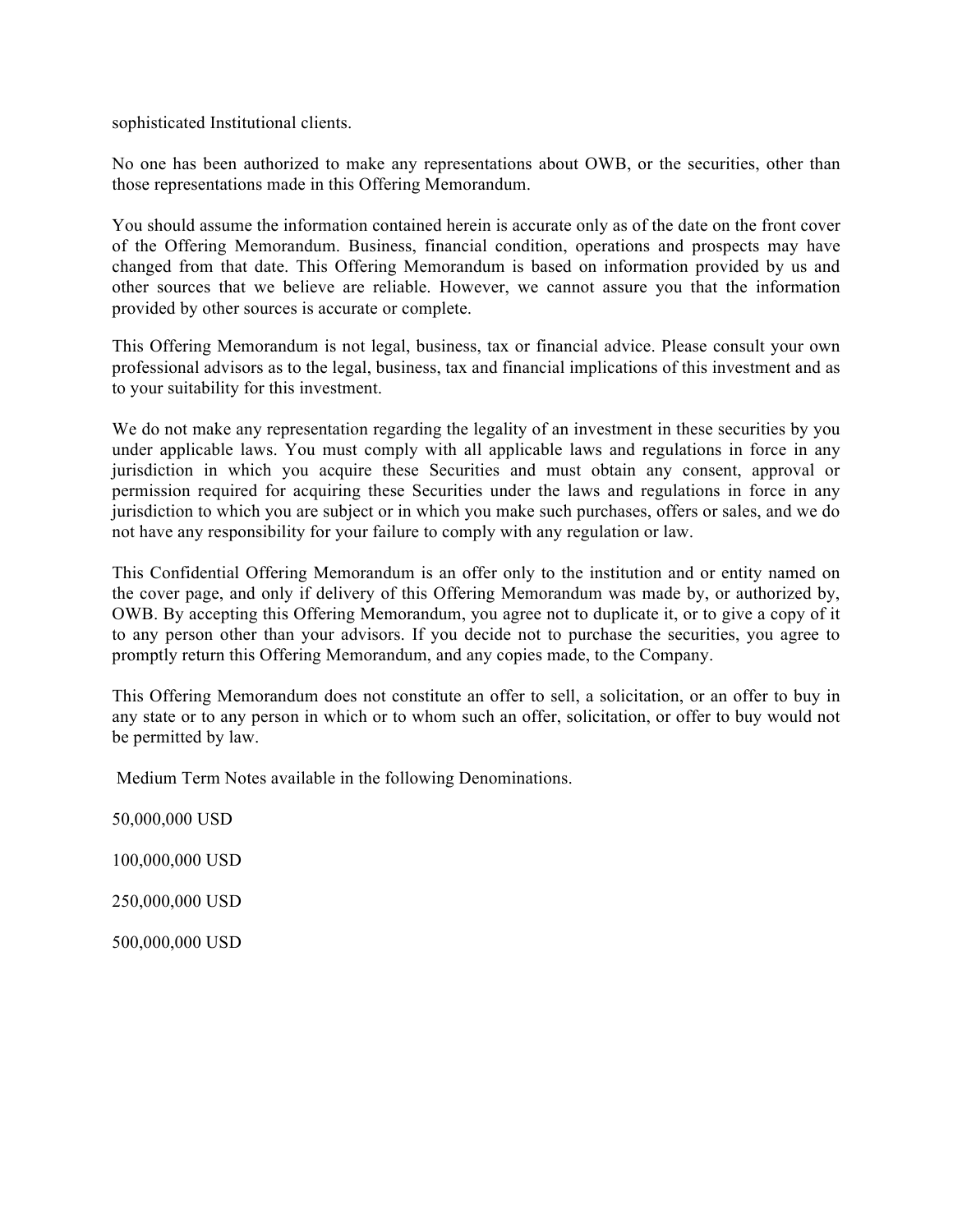#### **TABLE OF CONTENTS**

**Summary Description of Business Legal Posture General Plan of Operations Description of the Offering Description of the Securities Plan of Distribution Redemption**

#### **SUMMARY**

**The following is a summary of certain information contained in this Memorandum and is qualified in its entirety by the more detailed information appearing elsewhere in this Memorandum.** 

One World Bancorp Inc is a Duly Registered, Delaware Corporation.

**The Offering:** SERIES "A" Medium Term Notes" available in variable denominations from \$20,000 .00 to \$500,000,000.00 each. Completes an AGGREGATE TOTAL OF \$500,000,000,000.00 (500 BILLION UNITED STATES DOLLARS) MTN'S (the "Notes")

See "DESCRIPTION OF OFFERING" and "DESCRIPTION OF SECURITIES" below.

**Use of Proceeds:** The intended use of the proceeds from sale and or investment is to create a BOND FUND for the company's use in Finance, Build, Acquire and Manage Real Estate Investments, Project Funding, Crypto Currency, Blockchain Financial Solutions and Information Technology for use by Banks and Financial Institutions, and economic stimulus pursuant to our investment strategy.

**Suitability Standards:** A placement of the securities offered hereby is suitable for you only if you have business and financial experience so that you are capable of evaluating the merits and risks of managing primary and secondary market financial instruments. You must be an "ACCREDITED INVESTOR OR FINANCIAL INSTITUTION MANAGER AND OR DIRECTOR" to use and or accept the securities offered in this memorandum for Custody and Collateral use only.

# **INVESTOR SUITABILITY STANDARDS (WHO SHOULD INVEST?) ACCREDITED INVESTORS ONLY**

This Offering in reliance upon 144 A / REGULATION D / Rule 506 of the Securities Act of 1933, as amended (the "Securities Act"), which provides exemptions from Federal registration for certain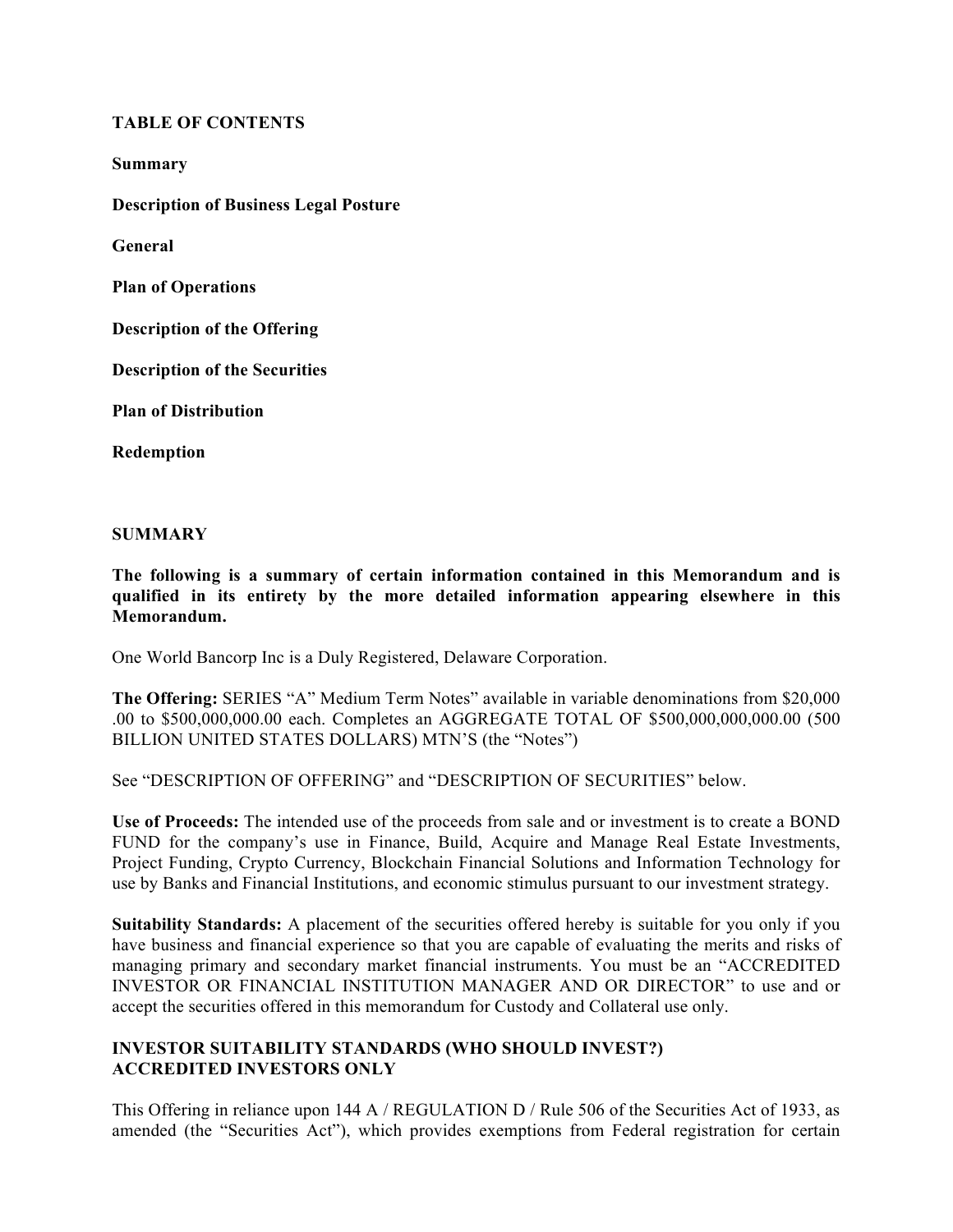private placements and limited offerings. Accredited Investors and Institutions only.

Remainder of page intentionally left blank.

## **GENERAL**

#### **DESCRIPTION OF THE COMPANY www.oneworldbancorp.com**

## **ONE WORLD BANCORP INC.**

One World Bancorp Inc. is a Delaware / US corporation and has been selected to undertake issuing activities in order to develop a bond fund for the purpose of project financing of all kinds. In conjunction with a network of international consultants project funding can occur in any country.

## **PLAN OF OPERATIONS AND INVESTMENT STRATEGY**

This Offering Memorandum is the commencement of a long term strategy of the company to raise liquidity and investment capital for the purposes of corporate investments. A BOND FUND is the objective of the company. It is the intention of the company to establish serial issuance of corporate debt and the development of ongoing financial resources.

## **DESCRIPTION OF THE SECURITIES**

#### **Medium Term Notes / Secured Corporate Bonds**

## **Series "A" CLASS A RATED BONDS**

The Bonds are registered with CGI, a division of Standard and Poor's,

New York and are Class A Corporate Bonds.

You may cross reference these at www.isin.cusip.com

These securities may be mounted to DTC/ BEO, Euroclear, Clearstream, "*POST ISSUANCE*" by any custodian.

The delivery of securities from 150M to 500M are from ONE WORLD BANCORP INC. desk only, electronic certified e-mail delivery and then Paper copy delivered by bonded courier within 7 days. Registrar and transfer agent www.integraltransfer.com soft copy by certified e-mail and then hard copy delivery in 7 to 10 banking days.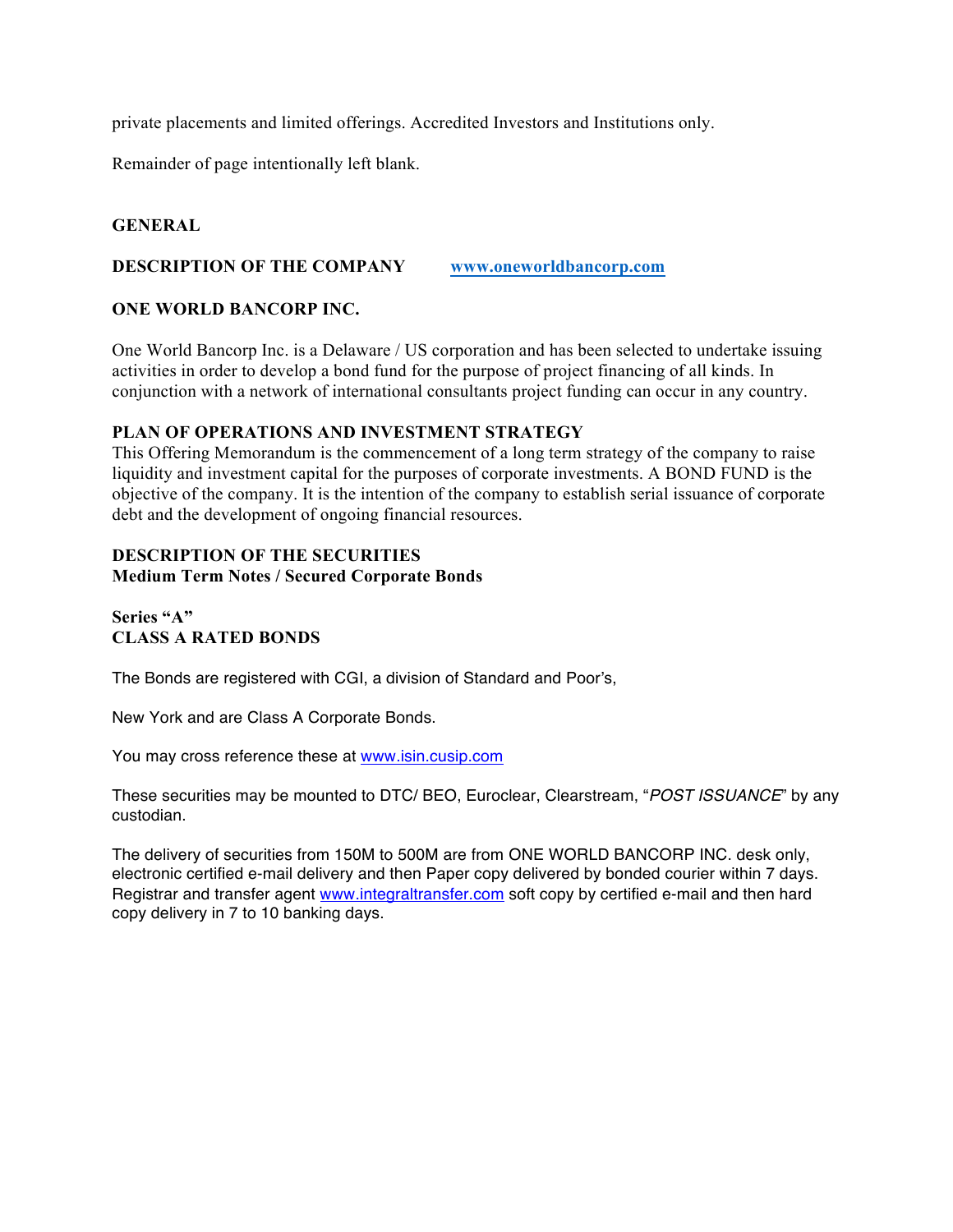# **One World Bancorp Inc.**

## **ASSET CLASS / FIXED INCOME / CASH EQUIVALENTS**

# *Corporate Bonds / MTN*

# **\$500,000,000.00**

# **~ CERTIFICATE ~**

# **( FIVE HUNDRED MILLION UNITED STATES DOLLARS )**

Definition; Corporate Bonds are debts issued by industrial, financial and service companies to finance capital investment and operating cash flow. These are secured by assets of the company. In terms of total face value of bonds outstanding, the corporate bond market is bigger than each of the markets for municipal bonds, U.S. treasury securities, and government agencies securities. Investors in corporate bonds have a wide range of choices when it comes to bond structures, coupon rates, maturity dates, and credit quality and industry exposure.

#### **Features**

**Corporate Bonds / Medium Term Notes / MTN**Series "A" Medium Term Notes

**ISSUER: ONE WORLD BANCORP INC. CUSIP NUMBER: 68245W AA9 ISIN NUMBER: US68245WAA99 ISSUE DESCRIPTION: MEDIUM TERM NT A ACCD INVS RATE: 8.800%MATURITY: 04/01/2024 ISO CFI:DTFSFR FISN: ONE WORLD BANCO / 8.8 MED TERM NT SEC**

MAY BE CROSS REFERENCE AT www.isin.cusip.com

Distributions AVAILABLE IN VARIOUS DENOMINATIONS.

In the United States, Corporate Bonds are issued as debt obligations of the issuer available only to corporate, institutional and sophisticated investors. These notes are issued on a private placement basis only, as MTN's (Medium Term Notes)